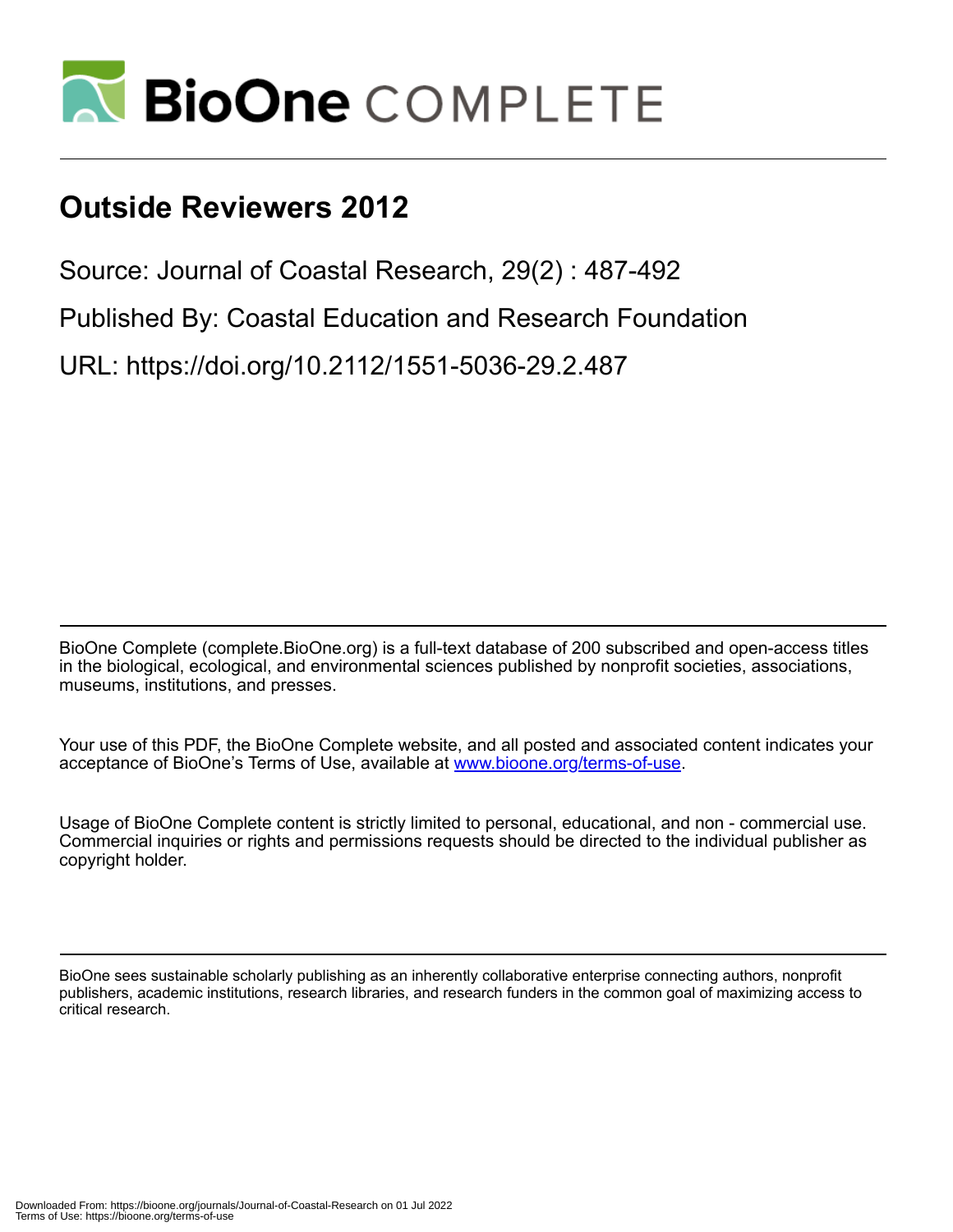

## Outside Reviewers 2012



The Associate Editors of the Journal of Coastal Research have the responsibility of conducting the review process, including the selection of reviewers, evaluation of manuscripts in the light of review comments, and making recommendations to the Editor-in-Chief concerning the ultimate disposition of manuscripts. Authors of potential articles in the Journal of Coastal Research will find significant representation of their specialties on the Editorial Board. Because we also frequently receive reviews from specialists outside of our own board, we acknowledge with thanks the following reviewers who have vetted papers submitted to the Journal. Their interest and cooperation are appreciated.

- Carine Abi-Ghanem, Chemical Contamination, National Centre for Marine Sciences-CNRS, Batroun, Lebanon
- Luciano Absalonsen, Department of Coastal and Oceanographic Engineering, University of Florida, Gainesville, Florida, U.S.A.
- Joanna Acosta-Velázquez, Geomatics Direction, CONABIO, Mexico, DF, Mexico
- Kwasi Appeaning Addo, Oceanography and Fisheries, University of Ghana, Accra, Ghana
- Ahmed Sayed Mohamed Ahmed, Hydraulics Research Institute, National Water Research center, Cairo, Egypt
- Isoken Tito Aighewi, Biology, Chemistry & Environmental Health, Benedict College, Columbia, South Carolina, U.S.A.
- Saima Aijaz, Water & Infrastructure, AECOM Australia, Melbourne, Victoria, Australia
- Adem Akpýnar, Civil Engineering Department, Gümüşhane University, Gümüşhane, Turkey
- Eden Cavalcanti Albuquerque Junior, Environmental Technology, Technological Institute of Pernambuco, Recife, Brazil
- Javier Alcantara-Carrio, Ciencias Básicas y Oceanografía, Universidad Catolica de Valencia, Valencia, Spain
- Rafael Almar, Hydraulic and Environmental Engineering Department, Pontificia Universidad Catolica de Chile, Macul, R.M., Chile
- Reviewer Alvarez, Fluid Dynamic Departament, IMPA, Rio de Janeiro, Brazil
- Farshad Amini, Civil & Environmental Engineering, Jackson state University, Jackson, Mississippi, U.S.A.
- Krishnaprasad Palthady Anand, Civil Engineering, SDM college of Engineering and Technology Dharwad, Dharwad, India
- Giorgio Anfuso, Ciencias de la Tierra, University of Cadiz, Puerto Real, Spain
- Rodolfo Jose´ Angulo, Geologia, Universidade Federal do Paraná, Curitiba, Brazil
- José Simão Antunes do Carmo, Civil Engineering, IMAR -University of Coimbra, Coimbra, Portugal
- Christian Mario Appendini, Laboratorio de Ingeniería y Procesos Costeros, Universidad Nacional Autonoma de México, Instituto de Ingeniería, Merida, Mexico
- Maria Assunção Araújo, Geography, Univ. Oporto, Porto, Portugal
- Felice Arena, Mechanics and Materials, Mediterranea University, Reggio Calabria, Italy
- Hakan Arslan, Faculty of agriculture, 19 may is universty, Samsun, Turkey
- Nils Edvin Asp, Intitute for Coastal Studies IECOS, Universidade Federal do Pará - UFPA, Bragança, Brazil
- Martin J. Austin, School of Marine Science & Engineering, Plymouth University, Plymouth, United Kingdom
- Hazi Mohammad Azamathulla, REDAC, Universiti Sains Malaysia, Nibong tebal, India
- Fedor Baart, Hydraulic Engineering, Delft University of Technology, Delft, Netherlands
- Robert G. V. Baker, Geogrpahy and Planning, University of New England, Armidale, New South Wales, Australia
- Andrea Balzano, Dipartimento di Ingegneria Civile, Ambientale e Architettura, University of Cagliari, Cagliari, Italy
- Edison Barbieri, NPDLS, Instituto de Pesca, Cananéia, Brazil
- Conceição Denise Nunes Barboza, Biologia Marinha, Universidade Federal Fluminense, Niterói, Brazil
- Mario Barletta, Oceanografia, Universidade Federal de Pernambuco - UFPE, Recife, Brazil
- Ipek Barut, Institute of marine sciences and management, istanbul university, istanbul, Turkey
- Bernard Bauer, Earth & Env. Sci. and Geography, University of British Columbia Okanagan, Kelowna, British Columbia, Canada
- Hawley Beaugrand, Geography, University of Victoria, Victoria, British Columbia, Canada
- Ashton James Berry, Faculty of Science, Health, Education and Engineering, University of the Sunshine Coast, Sippy Downs, Queensland, Australia
- Gavin Birch, School of Geosciences, Sydney University, Sydney, New South Wales, Australia
- Simon James Blott, Kenneth Pye Associates Ltd., Crowthorne, United Kingdom
- Henry J. Bokuniewicz, School of Marine and Atmospheric Sciences, Stony Brook University, Stony Brook, New York, U.S.A.
- Mustafa Bolca, Soil science, Ege University, Izmir, Turkey
- Mark Borrelli, Coastal Geology, Provincetown Center for Coastal Studies, Provincetown, Massachusetts, U.S.A.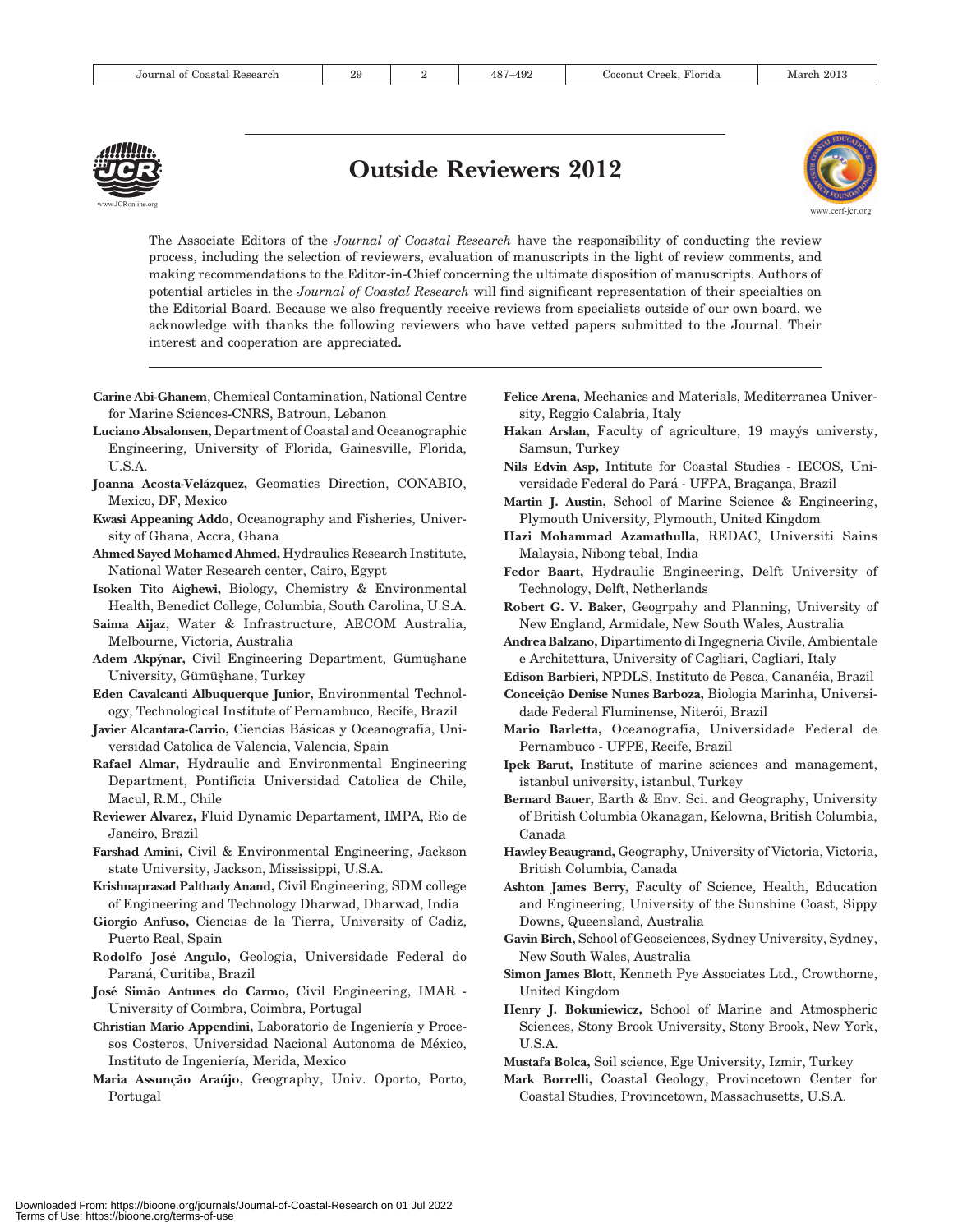- Rituparna Bose, Geological Sciences, Indiana University, Bloomington, Bloomington, Indiana, U.S.A.
- Laura Bricio, Ordenación del Territorio, Urbanismo y Medio Ambiente, E.T.S.Ingenieros de Caminos, Canales y Puertos, Madrid, Spain
- Nicola Browne, School of Earth and Environmental Sciences, James Cook University, Townsville, Queensland, Australia
- Martin Bruschetti, Departamento de Biologia, Instituto de Investigaciones Marinas y Costeras, Buenos Aires, Argentina
- Luis Antonio Buenfil-Lopez, CIIEMAD, Instituto Politecnico Nacional, Tlalnepantla, Mexico
- Yahya Bulut, Ladnscape Architecture, Faculty of Architecture and Design, Erzurum, Turkey
- Lawrence Cahoon, Biology and Marine Biology, UNC Wilmington, Wilmington, North Carolina, U.S.A.
- Handan Çakar, Bayýndýr Vocational Training School Landscape and Ornamental Plants Program, Ege University, Bayýndýr, Turkey
- Yuself Roberto Cala De la Hera, Fisheries, ECOSUR, Chetumal, Mexico
- Daniel Calvete, Fisica Aplicada, Universitat Politecnica de Catalunya, Barcelona, Spain
- Kemal Cambazoglu, Dept. of Marine Science, University of Southern Mississippi, Stennis Space Center, Mississippi, U.S.A.
- Lorenzo Cappietti, Department of Civil and Environmental Engineering, University of Florence, Florence, Italy
- Mike T. Carson, Archaeology and Natural History, Australian National University, Canberra, ACT, Australia
- Gregory A. Carter, Geography and Geology, University of Southern Mississippi, Stennis Space Center, Mississippi, U.S.A.
- Bruno Castelle, UME EPOC, Université Bordeaux I, Talence, France
- Jesus M. Castillo, Plant Biology and Ecology, University of Seville, Seville, Spain
- Pâmela Emanuelly Cattani, Centro de Estudos do Mar, Universidade Federal do Paraná, Pontal do Paraná, Brazil
- Sharmila Chandra, Geography, Rani Birla Girls' College, Kolkata, India
- Tae Soo Chang, Petroleum & Marine Research Division, Korea Institute of Geoscience & Mineral Resources, Daejeon, Republic of Korea
- Min Chao, Fishery Environment, East China Sea Fisheries Research Institute, Shanghai, China
- Qingqiang Chen, State Key Laboratory of Estuarine and Coastal Research, East China Normal University, Shanghai, China
- Yang-Ki Cho, School of Earth and Environmental Sciences, Seoul National University, Seoul, Republic of Korea
- Kwang Hee Choi, Nature Conservation Research Division, National Institute of Environmental Research, Incheon, Republic of Korea
- Vivien P. Chua, Civil and Environmental Engineering, National University of Singapore, Singapore
- Jeho Chun, Department of Civil and Environmental Engineering, Seoul National University, Seoul, Republic of Korea
- Burcin Cokuysal, Soil Science and Plant Nutrition, Ege University, Faculty of Agriculture, Izmir, Turkey
- Sarah S. Corman, Ecology and Evolutionary Biology, Brown University, Providence, Rhode Island, U.S.A.
- Monica Dorigo Correia, Setor de Comunidades Bentônicas, Universidade Federal de Alagoas, Maceió, Brazil
- Monica Ferreira da Costa, Oceanography, UFPE, Recife, Brazil
- Nathan Crowell, Applied Geomatics Research Group, NSCC Annapolis Valley Campus, Middleton, Nova Scotia, Canada
- Anthony J. Davy, School of Biological Sciences, University of East Anglia, Norwicj, United Kingdom
- Willem Pieter de Lange, Earth and Ocean Sciences, University of Waikato, Hamilton, New Zealand
- Robert G. Dean, Coastal Engineering, University of Florida, Gainesville, Florida, U.S.A.
- Omar Defeo, Ecology, Facultad de Ciencias, Montevideo, Montevideo, Uruguay
- Timothy Michael Dellapenna, Texas A&M University at Galveston, Galveston, Texas, U.S.A.
- Mustafa Demirci, Civil Engineering, Mustafa Kemal University, Hatay, Turkey
- Fabio Dentale, Civile Enginnering Department, MEDUS Maritime Engineering Division University of Salerno, Fisciano, Italy
- M. C. Deo, Civil Engineering, Indian Institute of Technology Bombay, Mumbai, India
- Francisco Jose da Silva Dias, Instituto de Ciências do Mar -LABOMAR, Universidade Federal do Ceará, Fortaleza, Brazil
- Mark Dickson, University of Auckland, Auckland, New Zealand
- Javier Diez, Ordenación del Territorio, Urbanismo y Medio Ambiente, Universidad Politécnica de Madrid, Madrid, Spain
- Manuel Diez-Minguito, Interuniversity Research Institute of Earth System in Andalusia, University of Granada, Granada, Spain
- Débora Pimentel Diniz, Instituto de Ocanografia, Universidade Federal do Rio Grande, Rio Grande, Brazil
- Sheng Dong, Department of Ocean Engineering, College of Engineering, Ocean University of China, Qingdao, China
- Gregory Dusek, Center for Operational Oceanographic Products and Services, NOAA NOS, Silver Spring, Maryland, U.S.A.
- Jolanta Dvarioniene, Institute of environmental engineering, Kaunas university of technology, Kaunas, Lithuania
- Brian Dzwonkowski, Marine Science, Dauphin Island Sea Lab, Dauphin Island, Alabama, U.S.A.
- Luis E. Camposbaca, Peru University, Peru
- Carlos Alejandro Echeverría, LABCOEST UFRJmar, Universidade Federal do Rio de Janeiro, Rio de Janeiro, Brazil
- Billy Edge, Civil Engineering Department, Texas A&M University, College Station, Texas, U.S.A.
- Brandon L. Edwards, Geography and Anthropology, Louisiana State University, Baton Rouge, Louisiana, U.S.A.
- Menno Eelkema, Hydraulic Engineering, Delft University of Technology, Delft, Netherlands
- Prasertsak Ekphisutsuntorn, Environmental Technology, The Joint Graduate School of Energy and Environment, King Mongkut University of Technology Thonburi, Bangkok, Thailand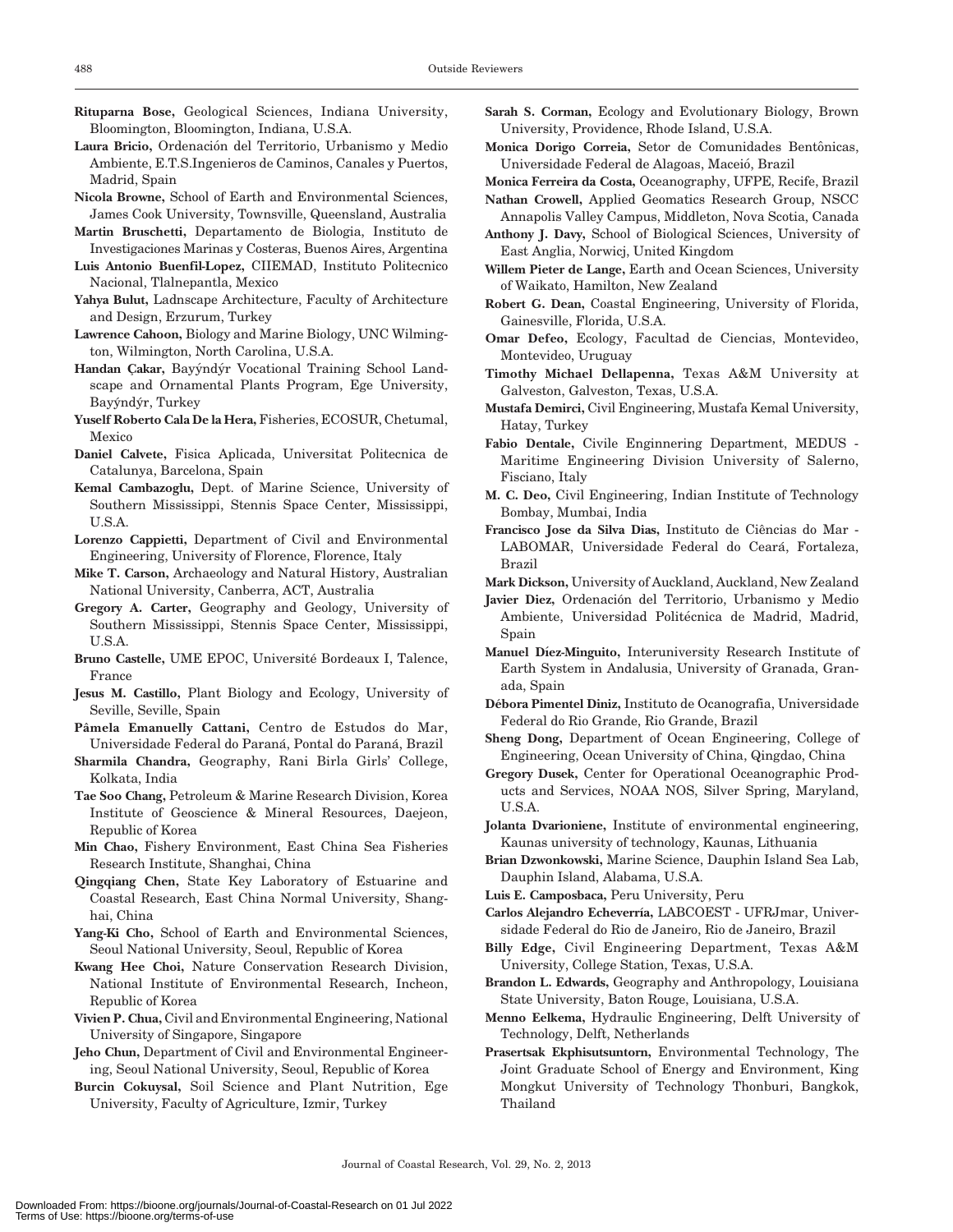- Hesham Mostafa El-Asmar, Geology, Damietta Faculty of Science, New Damietta City, Egypt
- Ayman Abd Elmoneim El-Gamal, Oceanography, Coastal Research Institute, Alexandria, Egypt
- Jean Ellis, Department of Geography, University of South Carolina, Columbia, South Carolina, U.S.A.
- Hany Elwany, Integrative Oceanography, Scripps Institution of Oceanography, La Jolla, California, U.S.A.
- Sarah M. Emery, Biology Dept., University of Louisville, Louisville, Kentucky, U.S.A.
- Jonathan Epps, Earth and Atmospheric Sciences, University of Houston, Houston, Texas, U.S.A.
- M. Dolores Esteban, Port and Coastal Engineering, UPM, Madrid, Spain
- Emmanuele Farris, Scienze Botaniche, Ecologiche e Geologiche, University of Sassari, Sassari, Italy
- Xingru Feng, Key Laboratory of Ocean Circulation and Waves, Institute of Oceanology, Chinese academy of sciences, Qingdao, China
- Ismael Fernandez Luque, Agricultural Engineering, University of Almeria, Almeria, Spain
- Vagner Gonçalves Ferreira, School of Earth Sciences and Engineering, Hohai University, Nanjing, China
- Benjamin Fertig, Institute of Marine and Coastal Sciences, Rutgers University, New Brunswick, New Jersey, U.S.A.
- Lou Fisher, Natural Resources Planning & Management, Broward County, Florida, Plantation, Florida, U.S.A.
- Burghard Flemming, Department of Marine Science, Senckenber Institute, Wilhelmshaven, Germany
- Manuel de Jesus Flores, Oceanography, Federal University of Pernambuco, Recife, Brazil
- Roberto Fioravanti Carelli Fontes, Coastal Management, Universidade Estadual Paulista, São Vicente, Brazil
- Angelina Freeman, Land Water and Wildlife, Environmental Defense Fund, Washington, DC, U.S.A.
- Omran E. Frihy, Coastal Research Institute, Alexandria, Egypt
- Yoko Furukawa, Seafloor Sciences Branch, Naval Research Laboratory, Stennis Space Center, Mississippi, U.S.A.
- Daphnie Sanchez Galvez, Geological Oceanography Laboratory, Marine Science Institute, University of the Philippines, Quezon City, Philippines
- Jay King Gao, Univ of Auckland, Auckland, New Zealand
- Li Gao, Water Resources, Gannett Fleming, Inc, Baltimore, Maryland, U.S.A.
- Paul Andre Gares, Geography, East Carolina University, Greenville, North Carolina, U.S.A.
- Cem Gazioglu, BERKARDA Remote Sensing and GIS Laboratory, Istanbul University, Institute of Marine Sciences, Istanbul, Turkmenistan
- Patty Glick, Climate Change Adaptation, National Wildlife Federation, Seattle, Washington, U.S.A.
- Mario Duarte Godoy, Instituto de Ciências do Mar, Universidade Federal do Ceara´, Fortaleza, Brazil
- Monica Gómez Erache, Oceanography and Marine Ecology, Facultad de Ciencias, Montevideo, Montevideo, Uruguay
- Lluís Gómez-Pujol, Marine Technologies, Operational Oceanography ans Sustainability, Mediterranean Institute for Advanced Studies, IMEDEA (CSIC-UIB), Esporles, Spain
- Zheng Gong, College of Harbour, Coastal and Offshore Engineering, Hohai University, Nanjing, China
- Allen M. Gontz, Environmental, Earth & Ocean Sciences, University of Massachusetts-Boston, Boston, Massachusetts, U.S.A.
- Mauricio Gonzalez, University of Cantabria, Santander, Spain
- Yuri Gorokhovich, EGGS, Lehman College, CUNY, Bronx, New York, U.S.A.
- Francisco Javier Gracia, Earth Sciences, University of Cadiz, Puerto Real, Spain
- Roberta Guerra, Centro Interdipartimentale di Ricerca per le Scienze Ambientali (C.I.R.S.A.), University of Bologna, Ravenna, Italy
- Juliana de Sá Guerreiro, Departamento de Geociências, Universidade Federal do Pará, Belém, Brazil
- Nicolas guillou, LGCE, CETMEF, Plouzané, France
- Aslý Güne, Landscape and Ornamental Plants Programme, Egean University Bayýndýr Vocational Training School, Yzmir, Turkey
- Caner Guney, Geomatic Engineering, Istanbul Technical University, Istanbul, Turkey
- Wouter Hantson, Centre for Ecosystem Studies / Laboratory of Geo InformationScience and RS, Wageningen UR, Wageningen, Netherlands
- Cheryl Hapke, U.S. Geological Survey, Woods Hole, Massachusetts, U.S.A.
- Caswell Scott Hardaway, Physical Sciences, Virginia institute of Marine Science, Gloucester Point, Virginia, U.S.A.
- Jan Harff, Marine Geology, Baltic Sea research institute, Rostock, Germany
- G. M. Jahid Hasan, Civil and Environmental Engineering, Shahjalal University of Science and Technology, Sylhet, Bangladesh
- Brian Helmuth, Department of Biological Sciences, University of South Carolina, Columbia, South Carolina, U.S.A.
- Kelly M. Henry, School of Natural Sciences, University of California, Merced, Merced, California, U.S.A.
- Scott Hippensteel, Geography and Earth Sciences, University of North Carolina at Charlotte, Charlotte, North Carolina, U.S.A.
- Chung-Ru Ho, Department of Marine Environmental Informatics, National Taiwan Ocean University, Keelung, Taiwan
- Georgios Marios Horsch, Civil Engineering, University of Patras, Patras, Greece
- Fouzia Houma Bachari, Environment Coastal Management, National School of Marine Sciences and Coastal Management, Algiers, Algeria
- Chris Houser, Department of Geography, Texas A&M University, College Station, Texas, U.S.A.
- Kelin Hu, Department of Civil and Environmental Engineering, Louisiana State University, Baton Rouge, Louisiana, U.S.A.
- Zhenhua Huang, Earth Observatory of Singapore and School of Civil and Enviromental Engineering, Nanyang Technological University, Singapore
- Sun-Wan Hwang, Marine Ecosystem Research Division, KIOST, Ansan, Republic of Korea
- Gregorio Iglesias, Hydraulic Engineering, University of Santiago de Compostela, Lugo, Spain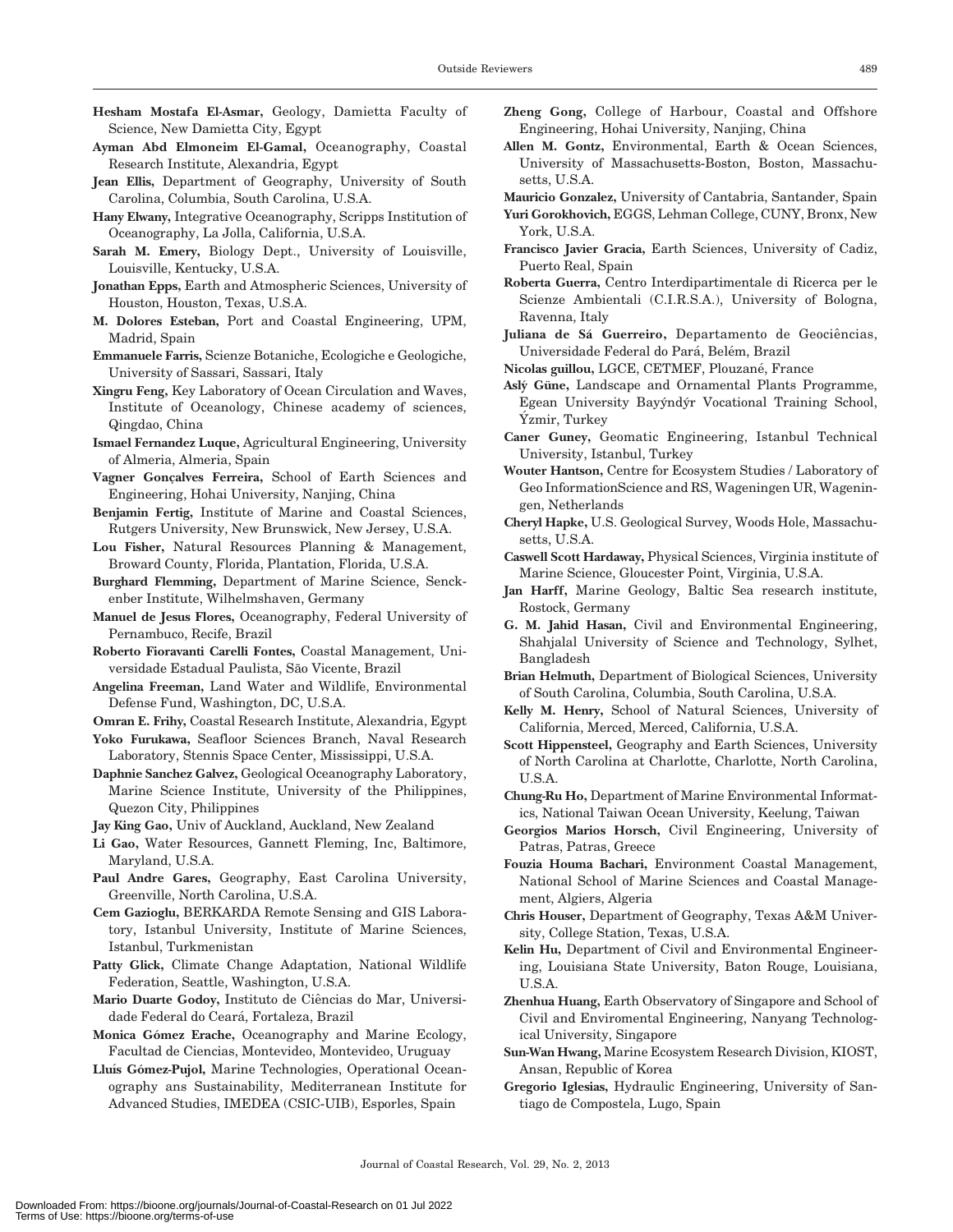- Moheb Mina Iskander, Hydrodynamic, Coastal Research Institute, Alexandria, Egypt
- Vinita Janardanan, Physical Oceanography, National Institute of Oceanography, Kochi, India
- Dong-Sheng Jeng, Civil Engineering, University of Dundee, Dundee, United Kingdom
- Yonggang Jia, Environmental Engineering, Environmental Science and Engineering, Qingdao, China
- Lide Jiang, NESDIS/STAR, NOAA, Camp Springs, Maryland, U.S.A.
- Young-Heon Jo, Oceanography, University of Delaware, Newark, Delaware, U.S.A.
- Frank Wayne Judd, University of Texas-Pan American, Edinburg, Texas, U.S.A.
- Margaret Kadiri, Department of Civil Engineering, School of Engineering, Cardiff University, Cardiff, United Kingdom
- Mona Kaiser, Geology, Suez Canal University, Ismailia, Egypt
- Akhil Kallepalli, Geoinformatics, Indian Institute of Remote Sensing, Dehradun, India, India
- Mruthyunja Reddy Kamireddy, Dept. of Space, NRSC, Hyderabad, India
- Fevzi Karsli, Geomatics, Karadeniz Technical University, Trabzon, Turkey
- David Kennedy, Geography & Resource Managment, The University of Melbourne, Parkville, Victoria, Australia

Theodore L. Keon, Department of Coastal Resources, Town of Chatham, Chatham, Massachusetts, U.S.A.

- Mohammad Javad Ketabdari, Faculty of Marine Technology, Amirkabir University of Technology, Tehran, Islamic Republic of Iran
- Mohamed R. Awad Khalifa, coastal Hydraulics, Coastal and Port Engineering, Alexandria, Egypt
- Ronald Eugene Kirby, Office of Science Quality and Integrity, U.S. Geological Survey, Auburn, Washington, U.S.A.
- Alexander Samuel Kolker, Louisiana Universities Marine Consortium, Louisiana Universities Marine Consortium, Chauvin, Louisiana, U.S.A.
- Paul D. Komar, Oregon State University, Corvallis, Oregon, U.S.A.
- Evangelos Koutandos, Civil Engineering, Technical Educational Institute of Crete, Iraklio, Greece
- Craig James Kruempel, Tetra Tech EC, Inc., Boynton Beach, Florida, U.S.A.
- Cuiping Kuang, Hydraulic Engineering, Tongji University, Shanghai, China
- Dinesh P. K. Kumar, Regional Centre, CSIR-National Institute of Oceanography, Cochin, India
- Raj Kumar, Indian Space Research Organisation, Space Applications Centre, Ahmedabad, India
- Sanil Kumar, Ocean Engineering, National Institute of Oceanography, Panaji, India
- Pravin Kunte, POD, National Institute of Oceanography, Dona Paula, India
- Andy Yaw Kwarteng, Remote Sensing and GIS Center, Sultan Qaboos University, Al Khod, Oman
- Magnus Per Larson, University of Lund, Lund, Sweden
- Jorge Ledesma, Geologia, UABC, ENSENADA, Mexico
- Jongmyoung Lee, Secretariat, Our Sea of East Asia Network, Tongyeong, Republic of Korea
- Dongfang Liang, Department of Engineering, University of Cambridge, Cambridge, United Kingdom
- Binliang Lin, The Department Hydraulic Engineering, Tsinghua University, Beijing, China
- Sebastian Lindhorst, Geosciences, University of Hamburg, Hamburg, Germany
- Hao Liu, Department of Environmental Oceanography, Shanghai Ocean University, Shanghai, China
- Jian Liu, Digital Earth LIbrary, Center for Earth Observation and Digital Earth, Chinese Academy of Sciences, Beijing, China
- Xin Liu, Department of Spatial Sceinces, Curtin University, Perth, Western Australia, Australia
- Yongxue Liu, School of Geographic and Oceanographic Sciences, Nanjing University, Nanjing, China
- Francisco Jose´ Lobo, Instituto Andaluz de Ciencias de la Tierra, CSIC, Granada, Spain
- Robert I. Lonard, Department of Biology, University of Texas-Pan American, Edinburg, Texas, U.S.A.
- Daniel Dias Loureiro, Departamento de Geoquímica, Universidade Federal Fluminense, Rio de Janeiro, Brazil
- Christopher J. Lundberg, Oceanography and Coastal Sciences, Louisiana State University, Baton Rouge, Louisiana, U.S.A.
- Mikhail Yurievich Lychagin, Faculty of Geography, Lomonosov Moscow State University, Moscow, Russia
- Anna Ma, The State Key Laboratory of Estuarine and Coastal Research, East China Normal University, Shanghai, China
- Mohamed Maanan, IGARUN, University of Nantes, Nantes, France
- Vanesa Magar, Marine Science and Engineering, University of Plymouth, Plymouth, United Kingdom
- Jarrod Malenchak, Water Resources Engineering, Manitoba Hydro, Winnipeg, Manitoba, Canada
- Michael Mallin, Center for Marine Sciences, University of North Carolina Wilmington, Wilmington, North Carolina, U.S.A.
- Gonzalo C. Malvarez, Universidad de Sevilla, UPO, Sevilla, Spain
- Maria Luisa Martinez, Instituto de Ecologia, Xalapa, Mexico
- Carmela Martino, of Geological Sciences, University, Catania, Italy
- Nuno Ricardo Costa Silva Marujo, CEHIDRO, Instituto Superior Técnico - TU Lisbon, Lisbon, Portugal
- Silvana Masciadri, Departamento de Biologia, Ecologia e Zoologia, Universidade Federal Rio Grande Do Norte, Natal, Brazil
- Ana Matias, Universidade do Algarve, Olhão, Portugal
- Naohiro Matsui, Environment Department, Kanso Technos, Osaka, Japan
- Terrence Allen McCloskey, Oceanography and Coastal Sciences, Louisiana State University, BatonRouge, Louisiana, U.S.A.
- Virna Loana Meccia, CONICET UBA, Centro de Investigaciones del Mar y la Atmósfera (CIMA), Buenos Aires, Argentina
- Tanya Mendes Silveira, Centre of Geology, Faculty of Sciences of the University of Lisbon, Lisboa, Portugal
- Mark Merrifield, University of Hawaii Sea level Center, U.S.A.
- Debbie Miller, West Florida Research and Education CTR, University of Florida, Milton, Florida, U.S.A.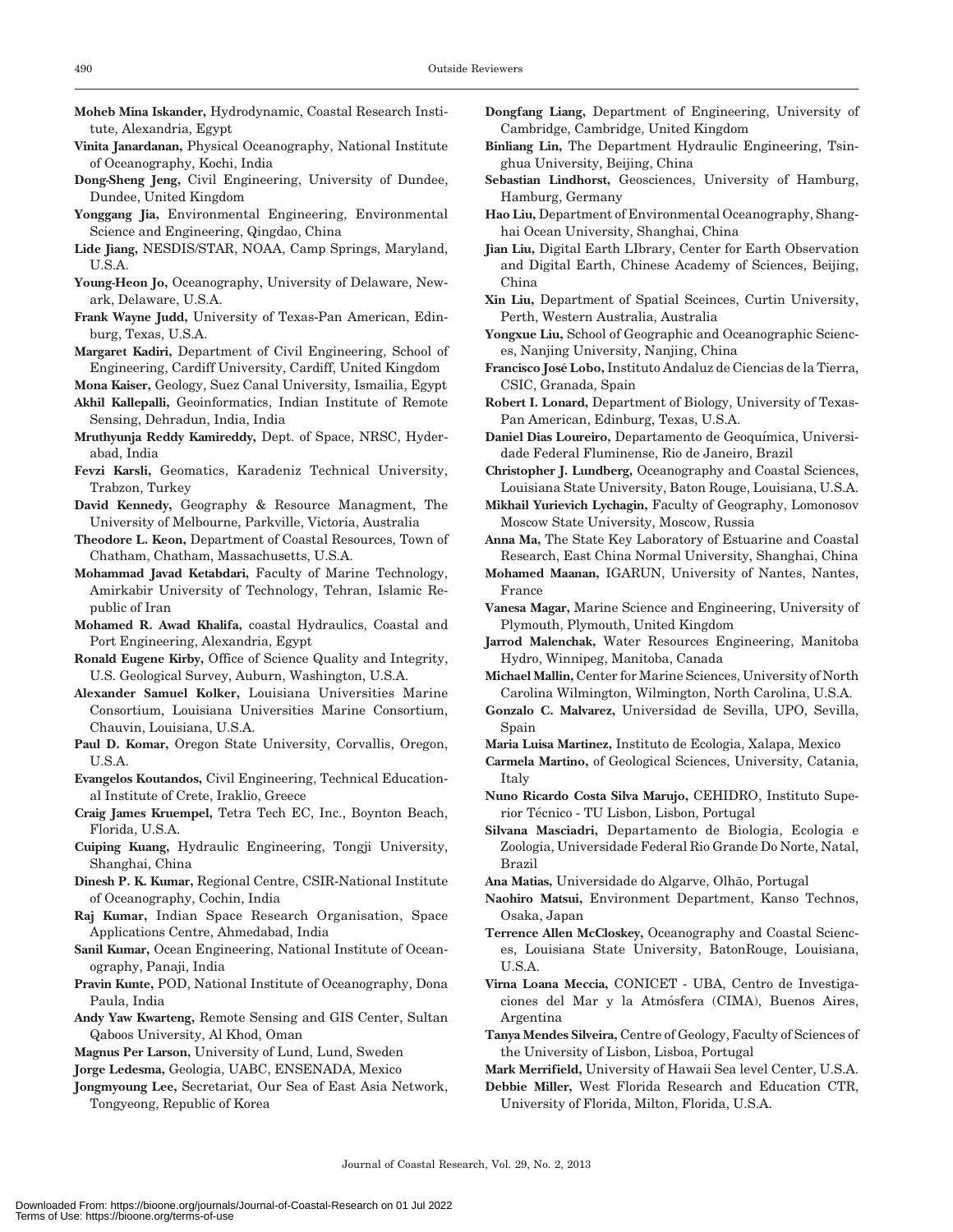- N.C. Mondal, Indo-French Centre for Groundwater Research, CSIR-National Geophysical Research Institute, Hyderabad, India
- Monica Montefalcone, DiSTAV, University of Genoa, Genoa, Italy
- Susanne Moskalski, Institute Universitaire Europeen de la Mer, Universite de Bretagne Occidentale, Plouzane, France
- Pradipta Ranjan Muduli, Ecosystem Modelling, Integrated Coastal and Marine Area Management, Ministry of Earth Sciences, Chennai, India
- Mehfooza Munavar, Computer Science, VIT University, Chennai, India
- Norma Patricia Muñoz Sevilla, Environmental Research Center, Instituto Politecnico Nacional, Mexico D.F., Mexico
- Sara Muñoz Vallés, Biología Vegetal y Ecología, Universidad de Sevilla, Seville, Spain
- Velamala Simhadri Naidu, Physical Oceanography, National Institute of Oceanography, Mumbai, India
- Eizo Nakaza, Civil Engineering and Architecture, Ryukyus University, Nishihara chow, Japan
- A. C. Narayana, Centre for Earth & Space Sciences, University of Hyderabad, Hyderabad, India
- Dione Nunes Nascimento, Geology, UERJ, Rio de Janeiro, Brazil
- Usha Natesan, Centre for Water Resources, Anna University, Chennai, India
- M. R. Nayak, Oceanics and Avionics, National Inst.of Oceanography, NAL(CSIR), Bangalore, India
- Sridhara Nayak, Centre for Oceans, Rivers, Atmosphere and Land Sciences, Indian Institute of Technology Kharagpur, Kharagpur, India
- Omid Nejadkazem, Civil Engineering, Sahand University of Technology, Sahand, Islamic Republic of Iran
- Allan Nelson, Biological Sciences, Tarleton State University, Stephenville, Texas, U.S.A.
- E. P. Nobi, Regional Centre, National Institute of Oceanography, Cochin, India
- Clifton Charles Nunnally, Oceanography, University of Hawaii at Manoa, Honolulu, Hawaii, U.S.A.
- Bryan Andrew Oakley, Department of Geosciences, University of Rhode Island, Kingston, Rhode Island, U.S.A.
- Jayantha Obeysekera, HESM, South Florida Water Management, West Palm Beach, Florida, U.S.A.
- Juan Carlos Ortiz, Fisica, Universidad del Norte, Barranquilla, Colombia
- Selene Ortiz-Burgos, Biología, Facultad de Estudios Superiores Zaragoza, Universidad Nacional, México, Mexico
- Michael O'Shea, Hydraulics and Maritime Research Institute, University College Cork, Cork, Ireland
- Jerónimo Pan, Marine Sciences / Estación Costera "J.J. Nágera", National University at Mar del Plata, Buenos Aires, Argentina
- George Papatheodorou, Geology, UNIVERSITY OF PATRAS, Patras, Greece
- Roberto Pérez-Castañeda, Facultad de Medicina Veterinaria y Zootecnia, Universidad Autonoma de Tamaulipas, Cd. Victoria, Mexico
- Leandro Amaro Pessoa, Biology Institute, Federal University of Rio de Janeiro, Rio de Janeiro, Brazil
- Curt D. Peterson, Geology, Portland State University, Portland, Oregon, U.S.A.
- Enzo Pranzini, Dept. Earth Science, University of Florence, Florence, Italy
- Paula Pratolongo, CCT-BB IADO, CONICET, Buenos Aires, Argentina
- Siddharth Prizomwala, Geology, The Maharaja Sayajirao University of Baroda, Vadodara, India
- Ruiliang Pu, Geography, Environment, and Planning, University of South Florida, Tampa, Florida, U.S.A.
- Steven Quan, Division of Science and Environmental Policy, California State University, Monterey Bay, Seaside, California, U.S.A.
- B. R. Raghavan, Mar. Geology & Mar. Geoinformatics Division, Mangalore University, Mangalore, India
- Jennifer Rahn, Geography, Samford University, Birmingham, Alabama, U.S.A.
- Manivanan Ramasamy, Mathematical Modelling Centre, Central Water and Power Research Station, Pune, India
- Ferdinando Reale, Civil Engineering, University of Salerno, Fisciano, Italy
- Dominic Reeve, College of Engineering, Swansea University, Swansea, United Kingdom
- Russell Richards, Griffith Centre for Coastal Management, Griffith University, Gold Coast, Queensland, Australia
- Paola Rivaro, Chemistry and Industrial Chemistry, University of Genoa, Genova, Italy
- Julie Dean Rosati, Coastal and Hydraulics Laboratory, USACE, Mobile, Alabama, U.S.A.
- Robert P. Russell Jr., Department of Interior, U.S. Fish and Wildlife Service, Bloomington, Minnesota, U.S.A.
- Achilleas G. Samaras, CIRI Building & Construction / DICAM, University of Bologna, Bologna, Italy
- Christian Joshua Sanders, Geochemistry, Universidade Federal Fluminense, Niteroi, Brazil
- Swapnil Ganesh Sanmukh, Applied Aquatic Ecosystem Division, NEERI, Nagpur, India
- Pablo Esteban Santoro, Instituto de Mecánica de los Fluidos e Ingenieria Ambiental, Facultad de Ingeniería - Universidad de la República, Montevideo, Montevideo, Uruguay
- Jonas Satkunas, Lithuanian Geological Survey, Vilnius, Lithuania
- Jaya Kumar Seelam, Ocean Engineering, National Institute of Oceanography, Dona Paula, India
- Mehmet Sener, Biosistem Engineering, Namik Kemal University Agicultural Faculty, Tekirdag, Turkey
- Yeong Bae Seong, Geography Education, Korea University, Seongbuk-Gu, Republic of Korea
- Juliana Braga Silva, Instituto de Geociências, USP Universidade de São Paulo, São Paulo, Brazil
- Raquel Silva, Engenharia Civil, Faculdade de Engenharia da Universidade do Porto, Porto, Portugal
- Akram Soliman, Construction and Building Department, Associate Professor of Coastal structure and Port Planning, Alexandria, Egypt
- J. Anthony Stallins, Department of Geography, University of Kentucky, Lexington, Kentucky, U.S.A.
- Gregory Dean Steyer, National Wetlands Research Center, U.S. Geological Survey, Baton Rouge, Louisiana, U.S.A.